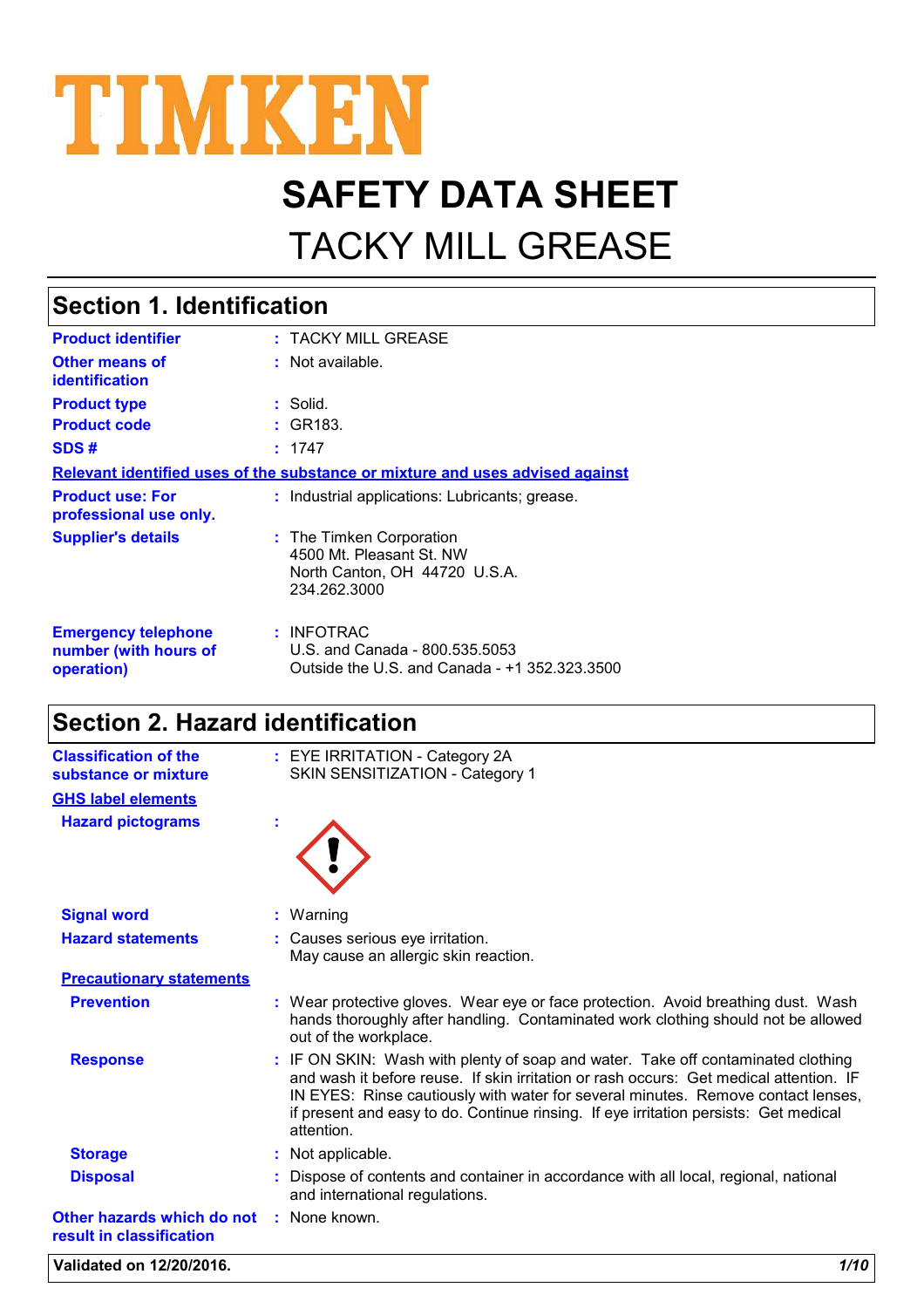#### **Section 2. Hazard identification**

#### **Section 3. Composition/information on ingredients**

#### **Substance/mixture**

**:** Mixture

**Other means of identification**

**:** Not available.

**CAS number/other identifiers**

| Ingredient name                            | $%$ (w/w) | <b>CAS number</b> |
|--------------------------------------------|-----------|-------------------|
| l Mineral Oil                              | $15-40$   | mixture           |
| Benzenesulfonic acid, C10-16-alkyl derivs. | $3 - 7$   | 68584-22-5        |
| Sulfonic acids, petroleum, calcium salts   | $3 - 7$   | 61789-86-4        |
| diboron calcium tetraoxide                 | $1 - 5$   | 13701-64-9        |
| calcium dodecylbenzenesulphonate           | $1 - 5$   | 26264-06-2        |
| N-1-naphthylaniline                        | $0.1 - 1$ | $90-30-2$         |

**There are no additional ingredients present which, within the current knowledge of the supplier and in the concentrations applicable, are classified as hazardous to health or the environment and hence require reporting in this section.**

**Occupational exposure limits, if available, are listed in Section 8.**

#### **Section 4. First-aid measures**

| <b>Description of necessary first aid measures</b> |                                                                                                                                                                                                                                                                                                                                                                                                                                                                                                                                                                                                                                                                                                                                                                                                                            |
|----------------------------------------------------|----------------------------------------------------------------------------------------------------------------------------------------------------------------------------------------------------------------------------------------------------------------------------------------------------------------------------------------------------------------------------------------------------------------------------------------------------------------------------------------------------------------------------------------------------------------------------------------------------------------------------------------------------------------------------------------------------------------------------------------------------------------------------------------------------------------------------|
| <b>Eye contact</b>                                 | : Immediately flush eyes with plenty of water, occasionally lifting the upper and lower<br>eyelids. Check for and remove any contact lenses. Continue to rinse for at least 10<br>minutes. Get medical attention.                                                                                                                                                                                                                                                                                                                                                                                                                                                                                                                                                                                                          |
| <b>Inhalation</b>                                  | Remove victim to fresh air and keep at rest in a position comfortable for breathing.<br>If not breathing, if breathing is irregular or if respiratory arrest occurs, provide<br>artificial respiration or oxygen by trained personnel. It may be dangerous to the<br>person providing aid to give mouth-to-mouth resuscitation. Get medical attention if<br>adverse health effects persist or are severe. If unconscious, place in recovery<br>position and get medical attention immediately. Maintain an open airway. Loosen<br>tight clothing such as a collar, tie, belt or waistband.                                                                                                                                                                                                                                 |
| <b>Skin contact</b>                                | : Wash with plenty of soap and water. Remove contaminated clothing and shoes.<br>Wash contaminated clothing thoroughly with water before removing it, or wear<br>gloves. Continue to rinse for at least 10 minutes. Get medical attention. In the<br>event of any complaints or symptoms, avoid further exposure. Wash clothing<br>before reuse. Clean shoes thoroughly before reuse.                                                                                                                                                                                                                                                                                                                                                                                                                                      |
| <b>Ingestion</b>                                   | Wash out mouth with water. Remove dentures if any. Remove victim to fresh air<br>and keep at rest in a position comfortable for breathing. If material has been<br>swallowed and the exposed person is conscious, give small quantities of water to<br>drink. Stop if the exposed person feels sick as vomiting may be dangerous. Do not<br>induce vomiting unless directed to do so by medical personnel. If vomiting occurs,<br>the head should be kept low so that vomit does not enter the lungs. Get medical<br>attention if adverse health effects persist or are severe. Never give anything by<br>mouth to an unconscious person. If unconscious, place in recovery position and get<br>medical attention immediately. Maintain an open airway. Loosen tight clothing such<br>as a collar, tie, belt or waistband. |
| Most important symptoms/effects, acute and delayed |                                                                                                                                                                                                                                                                                                                                                                                                                                                                                                                                                                                                                                                                                                                                                                                                                            |
| <b>Potential acute health effects</b>              |                                                                                                                                                                                                                                                                                                                                                                                                                                                                                                                                                                                                                                                                                                                                                                                                                            |
| <b>Eye contact</b>                                 | : Causes serious eye irritation.                                                                                                                                                                                                                                                                                                                                                                                                                                                                                                                                                                                                                                                                                                                                                                                           |
| Inhalation                                         | . No known significant effects or critical hazards                                                                                                                                                                                                                                                                                                                                                                                                                                                                                                                                                                                                                                                                                                                                                                         |

- **Inhalation :** No known significant effects or critical hazards. **Skin contact :** May cause an allergic skin reaction.
- **Ingestion :** No known significant effects or critical hazards.

**Over-exposure signs/symptoms**

**Validated on 12/20/2016.** *2/10*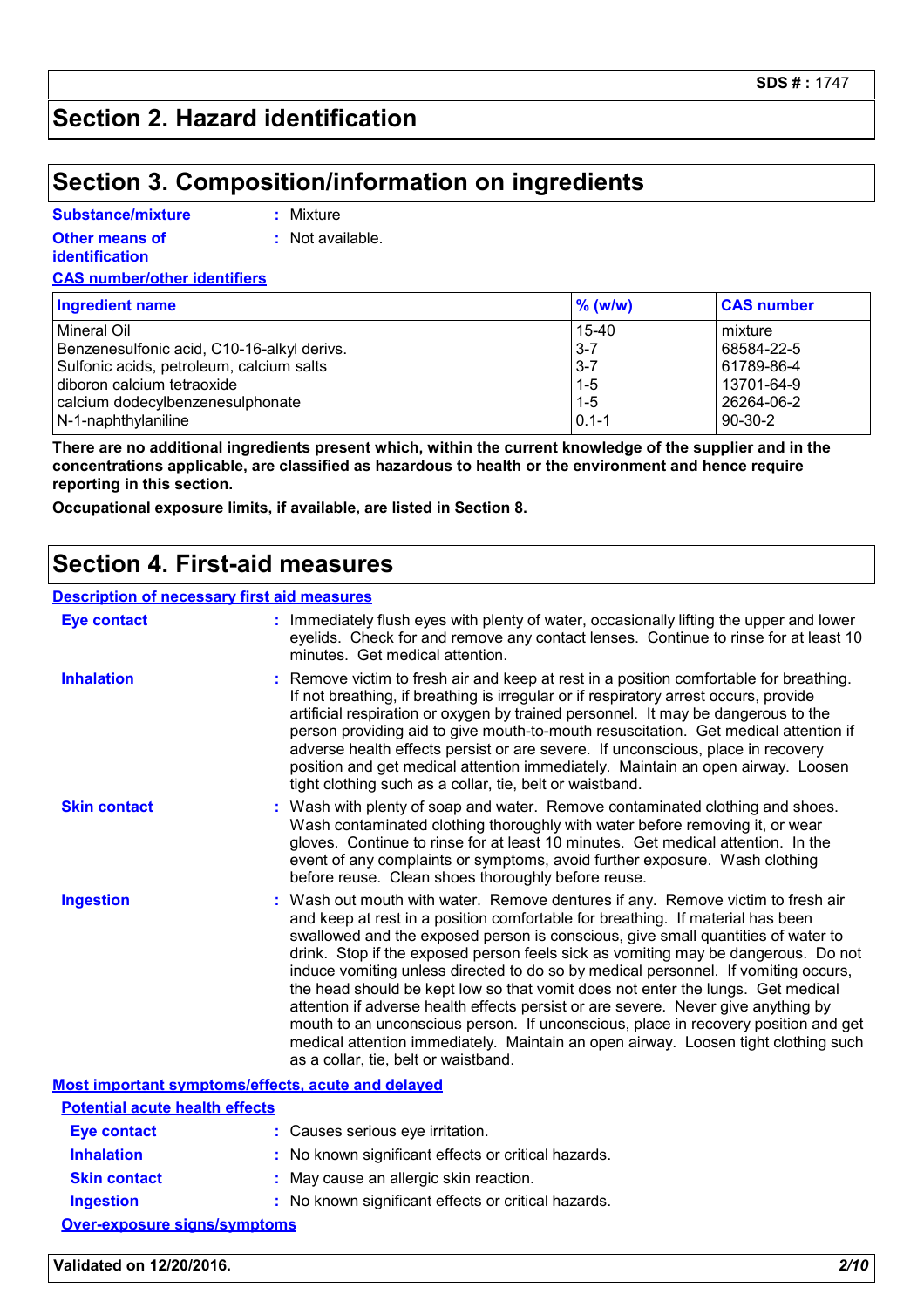### **Section 4. First-aid measures**

| <b>Eye contact</b>                | : Adverse symptoms may include the following:<br>pain or irritation<br>watering<br>redness                                                                                                                                                                               |
|-----------------------------------|--------------------------------------------------------------------------------------------------------------------------------------------------------------------------------------------------------------------------------------------------------------------------|
| <b>Inhalation</b>                 | : No specific data.                                                                                                                                                                                                                                                      |
| <b>Skin contact</b>               | : Adverse symptoms may include the following:<br>irritation<br>redness                                                                                                                                                                                                   |
| <b>Ingestion</b>                  | : No specific data.                                                                                                                                                                                                                                                      |
|                                   | <u>Indication of immediate medical attention and special treatment needed, if necessary</u>                                                                                                                                                                              |
| <b>Notes to physician</b>         | : Treat symptomatically. Contact poison treatment specialist immediately if large<br>quantities have been ingested or inhaled.                                                                                                                                           |
| <b>Specific treatments</b>        | : No specific treatment.                                                                                                                                                                                                                                                 |
| <b>Protection of first-aiders</b> | : No action shall be taken involving any personal risk or without suitable training. It<br>may be dangerous to the person providing aid to give mouth-to-mouth resuscitation.<br>Wash contaminated clothing thoroughly with water before removing it, or wear<br>gloves. |
|                                   |                                                                                                                                                                                                                                                                          |

**See toxicological information (Section 11)**

### **Section 5. Fire-fighting measures**

| <b>Extinguishing media</b>                               |                                                                                                                                                                                                     |
|----------------------------------------------------------|-----------------------------------------------------------------------------------------------------------------------------------------------------------------------------------------------------|
| <b>Suitable extinguishing</b><br>media                   | : Use an extinguishing agent suitable for the surrounding fire.                                                                                                                                     |
| <b>Unsuitable extinguishing</b><br>media                 | : None known.                                                                                                                                                                                       |
| <b>Specific hazards arising</b><br>from the chemical     | : No specific fire or explosion hazard.                                                                                                                                                             |
| <b>Hazardous thermal</b><br>decomposition products       | : Decomposition products may include the following materials:<br>carbon dioxide<br>carbon monoxide<br>sulfur oxides<br>metal oxide/oxides                                                           |
| <b>Special protective actions</b><br>for fire-fighters   | : Promptly isolate the scene by removing all persons from the vicinity of the incident if<br>there is a fire. No action shall be taken involving any personal risk or without<br>suitable training. |
| <b>Special protective</b><br>equipment for fire-fighters | : Fire-fighters should wear appropriate protective equipment and self-contained<br>breathing apparatus (SCBA) with a full face-piece operated in positive pressure<br>mode.                         |

### **Section 6. Accidental release measures**

| <b>Personal precautions, protective equipment and emergency procedures</b> |                                                                                                                                                                                                                                                                                                                                                                                   |  |  |
|----------------------------------------------------------------------------|-----------------------------------------------------------------------------------------------------------------------------------------------------------------------------------------------------------------------------------------------------------------------------------------------------------------------------------------------------------------------------------|--|--|
| For non-emergency<br>personnel                                             | : No action shall be taken involving any personal risk or without suitable training.<br>Evacuate surrounding areas. Keep unnecessary and unprotected personnel from<br>entering. Do not touch or walk through spilled material. Provide adequate<br>ventilation. Wear appropriate respirator when ventilation is inadequate. Put on<br>appropriate personal protective equipment. |  |  |
|                                                                            | For emergency responders : If specialized clothing is required to deal with the spillage, take note of any<br>information in Section 8 on suitable and unsuitable materials. See also the<br>information in "For non-emergency personnel".                                                                                                                                        |  |  |
| <b>Environmental precautions</b>                                           | : Avoid dispersal of spilled material and runoff and contact with soil, waterways,<br>drains and sewers. Inform the relevant authorities if the product has caused<br>environmental pollution (sewers, waterways, soil or air).                                                                                                                                                   |  |  |
| <b>Methods and materials for containment and cleaning up</b>               |                                                                                                                                                                                                                                                                                                                                                                                   |  |  |

#### **Validated on 12/20/2016.** *3/10*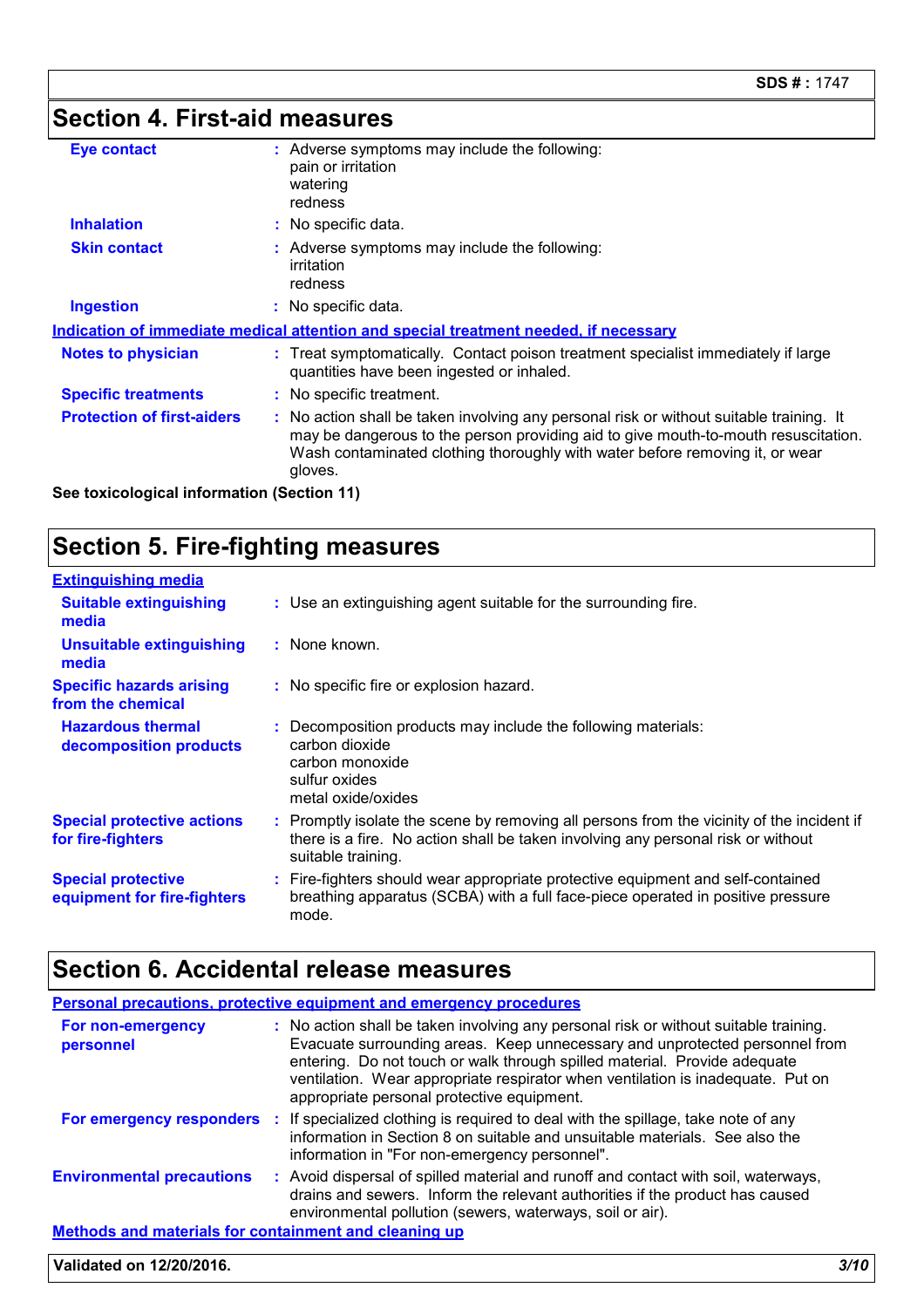### **Section 6. Accidental release measures**

| <b>Small spill</b> | : Move containers from spill area. Avoid dust generation. Using a vacuum with<br>HEPA filter will reduce dust dispersal. Place spilled material in a designated,<br>labeled waste container. Dispose of via a licensed waste disposal contractor.                                                                                                                                                                                                  |
|--------------------|----------------------------------------------------------------------------------------------------------------------------------------------------------------------------------------------------------------------------------------------------------------------------------------------------------------------------------------------------------------------------------------------------------------------------------------------------|
| <b>Large spill</b> | : Move containers from spill area. Approach release from upwind. Prevent entry into<br>sewers, water courses, basements or confined areas. Avoid dust generation. Do<br>not dry sweep. Vacuum dust with equipment fitted with a HEPA filter and place in a<br>closed, labeled waste container. Dispose of via a licensed waste disposal<br>contractor. Note: see Section 1 for emergency contact information and Section 13<br>for waste disposal. |

### **Section 7. Handling and storage**

| <b>Precautions for safe handling</b>                                      |                                                                                                                                                                                                                                                                                                                                                                                                                                                                                                               |
|---------------------------------------------------------------------------|---------------------------------------------------------------------------------------------------------------------------------------------------------------------------------------------------------------------------------------------------------------------------------------------------------------------------------------------------------------------------------------------------------------------------------------------------------------------------------------------------------------|
| <b>Protective measures</b>                                                | : Put on appropriate personal protective equipment (see Section 8). Persons with a<br>history of skin sensitization problems should not be employed in any process in<br>which this product is used. Do not get in eyes or on skin or clothing. Do not ingest.<br>Keep in the original container or an approved alternative made from a compatible<br>material, kept tightly closed when not in use. Empty containers retain product<br>residue and can be hazardous. Do not reuse container.                 |
| <b>Advice on general</b><br>occupational hygiene                          | : Eating, drinking and smoking should be prohibited in areas where this material is<br>handled, stored and processed. Workers should wash hands and face before<br>eating, drinking and smoking. Remove contaminated clothing and protective<br>equipment before entering eating areas. See also Section 8 for additional<br>information on hygiene measures.                                                                                                                                                 |
| <b>Conditions for safe storage,</b><br>including any<br>incompatibilities | : Store in accordance with local regulations. Store in original container protected<br>from direct sunlight in a dry, cool and well-ventilated area, away from incompatible<br>materials (see Section 10) and food and drink. Keep container tightly closed and<br>sealed until ready for use. Containers that have been opened must be carefully<br>resealed and kept upright to prevent leakage. Do not store in unlabeled containers.<br>Use appropriate containment to avoid environmental contamination. |

#### **Section 8. Exposure controls/personal protection**

#### **Control parameters**

**Occupational exposure limits**

| <b>Ingredient name</b>                            |                                                                                                                                                     | <b>Exposure limits</b>                                                                                                                                                                                                                                                                                                                                                                                                    |
|---------------------------------------------------|-----------------------------------------------------------------------------------------------------------------------------------------------------|---------------------------------------------------------------------------------------------------------------------------------------------------------------------------------------------------------------------------------------------------------------------------------------------------------------------------------------------------------------------------------------------------------------------------|
| <b>Mineral Oil</b>                                |                                                                                                                                                     | CA Alberta Provincial (Canada, 4/2009).<br>8 hrs OEL: 5 mg/m <sup>3</sup> 8 hours. Form: Mist<br>15 min OEL: 10 mg/m <sup>3</sup> 15 minutes. Form:<br>Mist<br>CA Quebec Provincial (Canada, 1/2014).<br>TWAEV: 5 mg/m <sup>3</sup> 8 hours. Form: mist<br>STEV: 10 mg/m <sup>3</sup> 15 minutes. Form: mist                                                                                                              |
| <b>Appropriate engineering</b><br><b>controls</b> | contaminants.                                                                                                                                       | Good general ventilation should be sufficient to control worker exposure to airborne                                                                                                                                                                                                                                                                                                                                      |
| <b>Environmental exposure</b><br>controls         | cases, fume scrubbers, filters or engineering modifications to the process<br>equipment will be necessary to reduce emissions to acceptable levels. | : Emissions from ventilation or work process equipment should be checked to ensure<br>they comply with the requirements of environmental protection legislation. In some                                                                                                                                                                                                                                                  |
| <b>Individual protection measures</b>             |                                                                                                                                                     |                                                                                                                                                                                                                                                                                                                                                                                                                           |
| <b>Hygiene measures</b>                           | showers are close to the workstation location.                                                                                                      | : Wash hands, forearms and face thoroughly after handling chemical products, before<br>eating, smoking and using the lavatory and at the end of the working period.<br>Appropriate techniques should be used to remove potentially contaminated clothing.<br>Contaminated work clothing should not be allowed out of the workplace. Wash<br>contaminated clothing before reusing. Ensure that eyewash stations and safety |
| Validated on 12/20/2016.                          |                                                                                                                                                     | 4/10                                                                                                                                                                                                                                                                                                                                                                                                                      |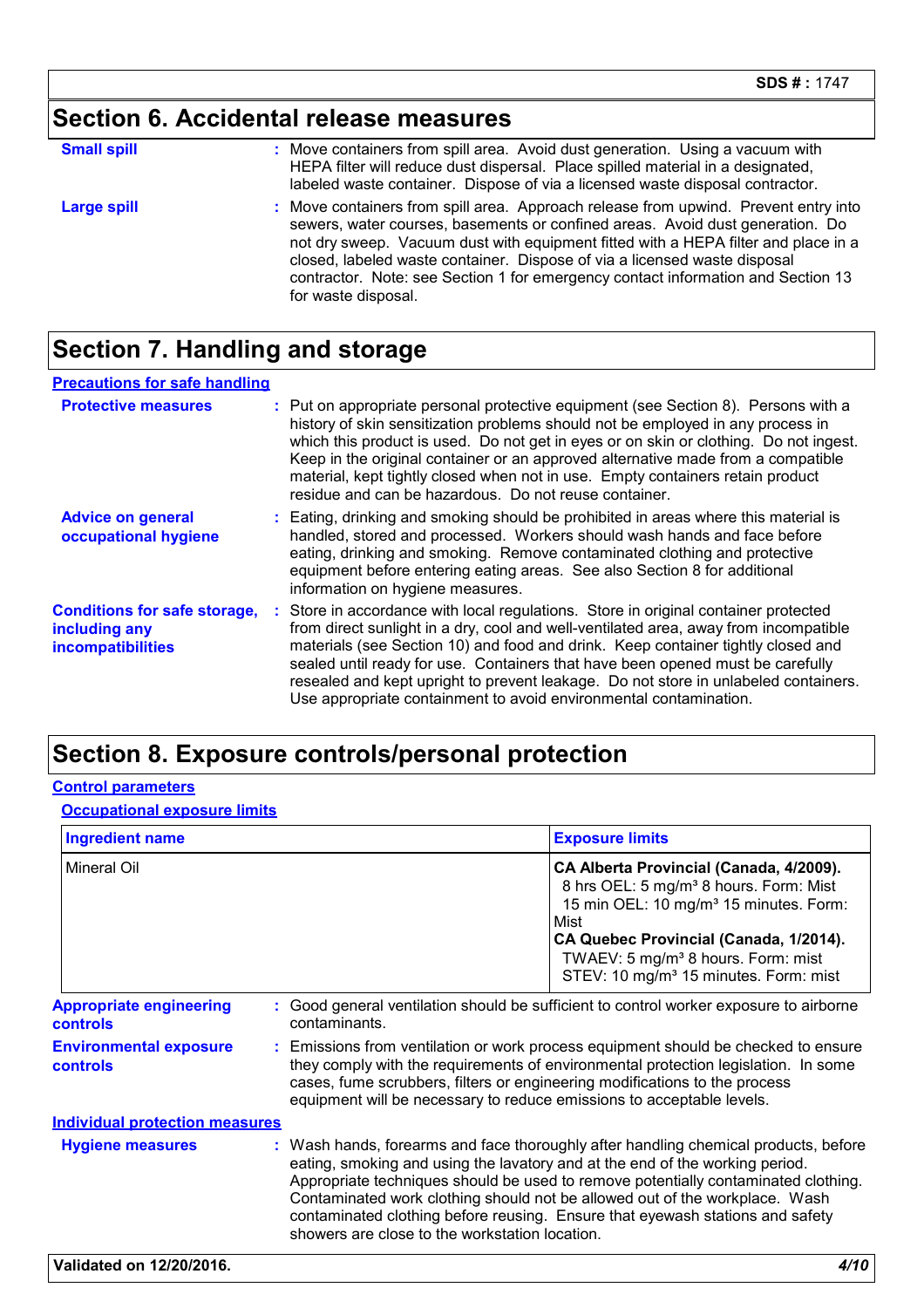## **Section 8. Exposure controls/personal protection**

| <b>Eye/face protection</b>    | : Safety eyewear complying with an approved standard should be used when a risk<br>assessment indicates this is necessary to avoid exposure to liquid splashes, mists,<br>gases or dusts. If contact is possible, the following protection should be worn,<br>unless the assessment indicates a higher degree of protection: chemical splash<br>goggles.                                                                                                                                                                                                                                                                  |
|-------------------------------|---------------------------------------------------------------------------------------------------------------------------------------------------------------------------------------------------------------------------------------------------------------------------------------------------------------------------------------------------------------------------------------------------------------------------------------------------------------------------------------------------------------------------------------------------------------------------------------------------------------------------|
| <b>Skin protection</b>        |                                                                                                                                                                                                                                                                                                                                                                                                                                                                                                                                                                                                                           |
| <b>Hand protection</b>        | : Chemical-resistant, impervious gloves complying with an approved standard should<br>be worn at all times when handling chemical products if a risk assessment indicates<br>this is necessary. Considering the parameters specified by the glove manufacturer,<br>check during use that the gloves are still retaining their protective properties. It<br>should be noted that the time to breakthrough for any glove material may be<br>different for different glove manufacturers. In the case of mixtures, consisting of<br>several substances, the protection time of the gloves cannot be accurately<br>estimated. |
| <b>Body protection</b>        | : Personal protective equipment for the body should be selected based on the task<br>being performed and the risks involved and should be approved by a specialist<br>before handling this product.                                                                                                                                                                                                                                                                                                                                                                                                                       |
| <b>Other skin protection</b>  | : Appropriate footwear and any additional skin protection measures should be<br>selected based on the task being performed and the risks involved and should be<br>approved by a specialist before handling this product.                                                                                                                                                                                                                                                                                                                                                                                                 |
| <b>Respiratory protection</b> | Based on the hazard and potential for exposure, select a respirator that meets the<br>appropriate standard or certification. Respirators must be used according to a<br>respiratory protection program to ensure proper fitting, training, and other important<br>aspects of use.                                                                                                                                                                                                                                                                                                                                         |

### **Section 9. Physical and chemical properties**

| <b>Appearance</b>                                 |                                                                                                                  |
|---------------------------------------------------|------------------------------------------------------------------------------------------------------------------|
| <b>Physical state</b>                             | : Solid. [grease]                                                                                                |
| <b>Color</b>                                      | $\therefore$ Black.                                                                                              |
| Odor                                              | : Mild. Petroleum oil                                                                                            |
| <b>Odor threshold</b>                             | $:$ Not available.                                                                                               |
| pH                                                | : Not applicable.                                                                                                |
| <b>Melting point</b>                              | : Not available.                                                                                                 |
| <b>Boiling point</b>                              | : Not available.                                                                                                 |
| <b>Flash point</b>                                | : Not available.                                                                                                 |
| <b>Evaporation rate</b>                           | : Not available.                                                                                                 |
| <b>Flammability (solid, gas)</b>                  | Flammable in the presence of the following materials or conditions: open flames,<br>sparks and static discharge. |
| Lower and upper explosive<br>(flammable) limits   | : Not available.                                                                                                 |
| <b>Vapor pressure</b>                             | : Not available.                                                                                                 |
| <b>Vapor density</b>                              | $:$ Not available.                                                                                               |
| <b>Relative density</b>                           | $: 0.96$ g/cm <sup>3</sup>                                                                                       |
| <b>Solubility</b>                                 | Insoluble in the following materials: cold water.                                                                |
| <b>Partition coefficient: n-</b><br>octanol/water | : Not available.                                                                                                 |
| <b>Auto-ignition temperature</b>                  | : Not available.                                                                                                 |
| <b>Decomposition temperature</b>                  | : Not available.                                                                                                 |
| <b>Viscosity</b>                                  | : Not available.                                                                                                 |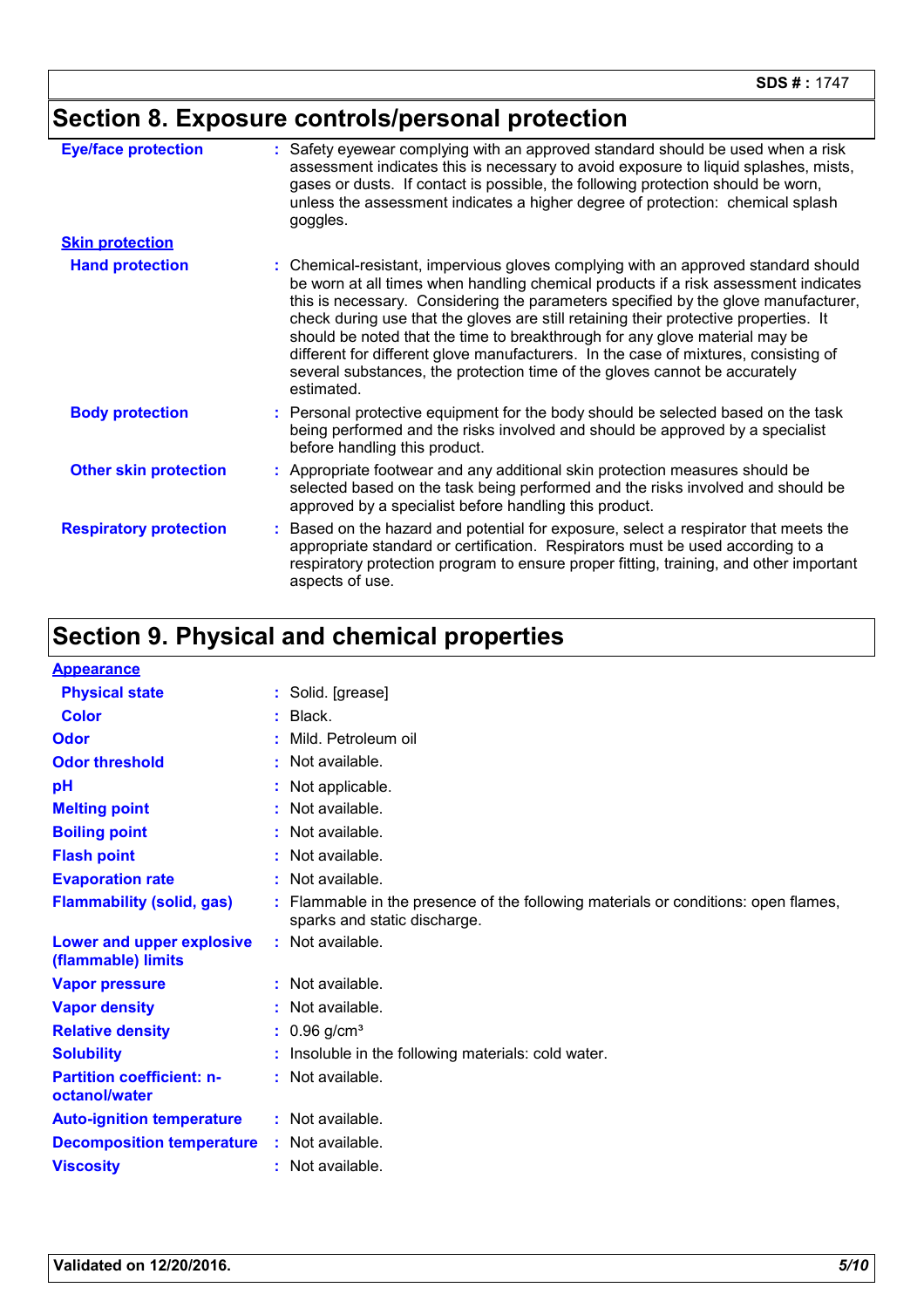### **Section 10. Stability and reactivity**

| <b>Reactivity</b><br><b>Chemical stability</b><br><b>Possibility of hazardous</b><br>reactions | : No specific test data related to reactivity available for this product or its ingredients.<br>: The product is stable.<br>: Under normal conditions of storage and use, hazardous reactions will not occur. |
|------------------------------------------------------------------------------------------------|---------------------------------------------------------------------------------------------------------------------------------------------------------------------------------------------------------------|
| <b>Conditions to avoid</b>                                                                     | : No specific data.                                                                                                                                                                                           |
| <b>Incompatible materials</b>                                                                  | : No specific data.                                                                                                                                                                                           |
| <b>Hazardous decomposition</b>                                                                 | : Under normal conditions of storage and use, hazardous decomposition products                                                                                                                                |
| products                                                                                       | should not be produced.                                                                                                                                                                                       |

### **Section 11. Toxicological information**

#### **Information on toxicological effects**

#### **Acute toxicity**

| <b>Product/ingredient name</b>                | <b>Result</b> | <b>Species</b> | <b>Dose</b> | <b>Exposure</b>          |
|-----------------------------------------------|---------------|----------------|-------------|--------------------------|
| Mineral Oil                                   | LD50 Dermal   | Rabbit         | >5000 mg/kg |                          |
|                                               | LD50 Oral     | Rat            | >5000 mg/kg |                          |
| Benzenesulfonic acid,<br>C10-16-alkyl derivs. | LD50 Dermal   | Rabbit         | 2000 mg/kg  |                          |
|                                               | LD50 Oral     | Rat            | 775 mg/kg   |                          |
| Sulfonic acids, petroleum,<br>calcium salts   | LD50 Dermal   | Rabbit         | $>5$ g/kg   |                          |
|                                               | LD50 Oral     | Rat            | $>5$ g/kg   |                          |
| N-1-naphthylaniline                           | LD50 Dermal   | Rabbit         | >5000 mg/kg | $\overline{\phantom{0}}$ |
|                                               | LD50 Oral     | Rat            | 1625 mg/kg  |                          |

**Conclusion/Summary :** No known significant effects or critical hazards.

**Irritation/Corrosion**

| <b>Product/ingredient name</b> | <b>Result</b>                                | <b>Species</b>   | <b>Score</b> | <b>Exposure</b>                             | <b>Observation</b> |
|--------------------------------|----------------------------------------------|------------------|--------------|---------------------------------------------|--------------------|
| N-1-naphthylaniline            | Skin - Mild irritant                         | Rabbit           |              | 1008 hours 5<br>lPercent.<br>IIntermittent  |                    |
|                                | Skin - Mild irritant<br>Skin - Mild irritant | Rabbit<br>Rabbit |              | 150 Percent<br>14 hours 5<br><b>Percent</b> |                    |

| <b>Conclusion/Summary</b>    |                                                                                                                              |
|------------------------------|------------------------------------------------------------------------------------------------------------------------------|
| <b>Skin</b>                  | : No known significant effects or critical hazards.                                                                          |
| <b>Eyes</b>                  | Causes eye irritation.                                                                                                       |
| <b>Respiratory</b>           | : No known significant effects or critical hazards.                                                                          |
| <b>Sensitization</b>         |                                                                                                                              |
| <b>Conclusion/Summary</b>    |                                                                                                                              |
| <b>Skin</b>                  | May cause an allergic skin reaction.                                                                                         |
| <b>Respiratory</b>           | : Sensitization not suspected for humans.                                                                                    |
| <b>Mutagenicity</b>          |                                                                                                                              |
| <b>Conclusion/Summary</b>    | : There are no data available on the mixture itself. Mutagenicity not suspected for<br>humans.                               |
| <b>Carcinogenicity</b>       |                                                                                                                              |
| <b>Conclusion/Summary</b>    | There are no data available on the mixture itself. Carcinogenicity not suspected for<br>humans.                              |
| <b>Reproductive toxicity</b> |                                                                                                                              |
| <b>Conclusion/Summary</b>    | : There are no data available on the mixture itself. Not considered to be dangerous to<br>humans, according to our database. |
| <b>Teratogenicity</b>        |                                                                                                                              |
| Validated on 12/20/2016.     | 6/10                                                                                                                         |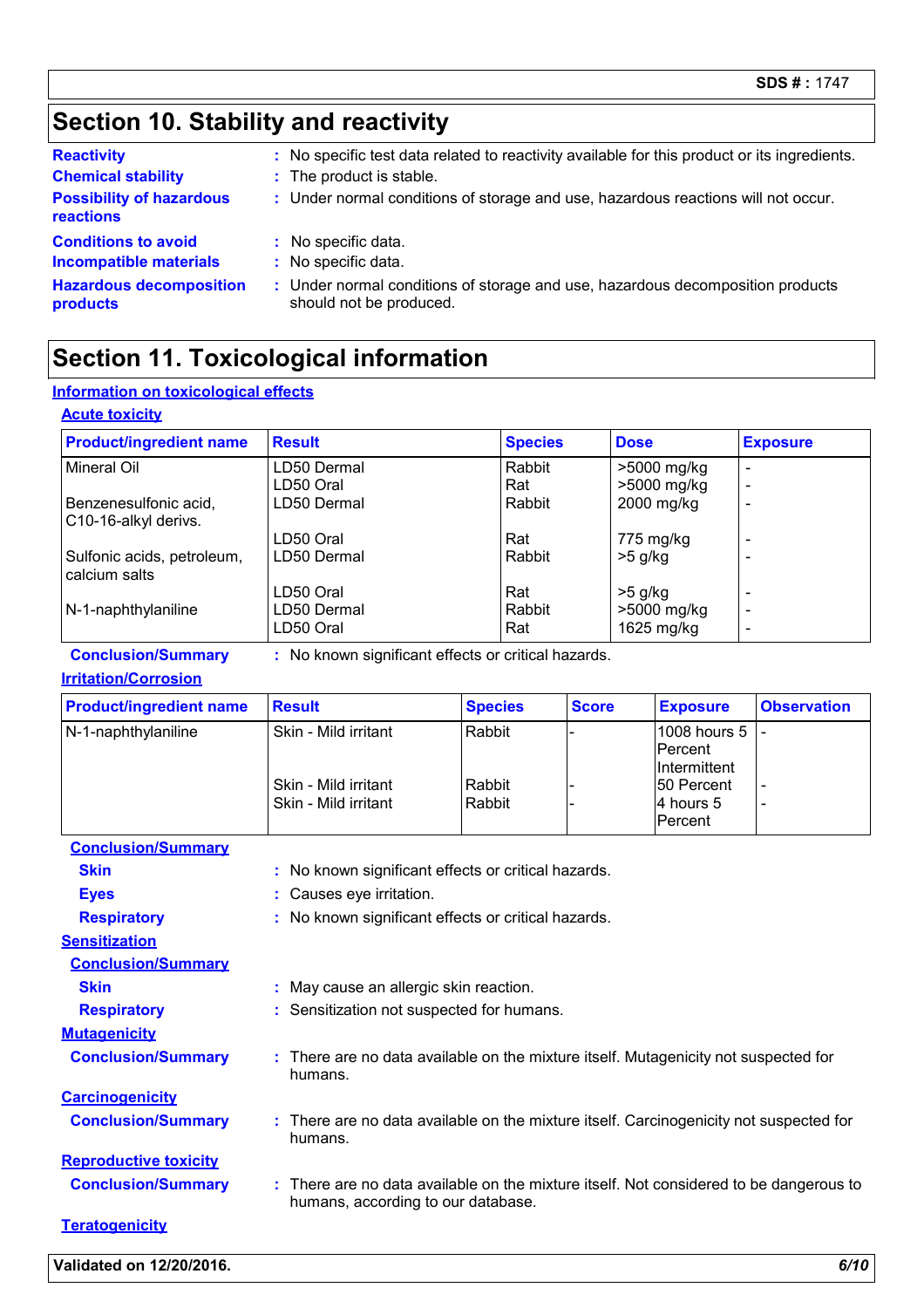#### **Section 11. Toxicological information Conclusion/Summary :** No known significant effects or critical hazards. **Conclusion/Summary :** There are no data available on the mixture itself. Teratogenicity not suspected for humans. **Information on the likely routes of exposure Inhalation :** No known significant effects or critical hazards. **Ingestion :** No known significant effects or critical hazards. **Skin contact :** May cause an allergic skin reaction. **Eye contact :** Causes serious eye irritation. Once sensitized, a severe allergic reaction may occur when subsequently exposed to very low levels. **General : Carcinogenicity :** No known significant effects or critical hazards. **Mutagenicity :** No known significant effects or critical hazards. **Teratogenicity :** No known significant effects or critical hazards. **Developmental effects :** No known significant effects or critical hazards. **Fertility effects :** No known significant effects or critical hazards. **Symptoms related to the physical, chemical and toxicological characteristics Skin contact Ingestion Inhalation :** No specific data. No specific data. **:** Adverse symptoms may include the following: **:** irritation redness **Eye contact :** Adverse symptoms may include the following: pain or irritation watering redness **Potential chronic health effects Delayed and immediate effects and also chronic effects from short and long term exposure Specific target organ toxicity (single exposure) Specific target organ toxicity (repeated exposure)** Not available. **Name Category** N-1-naphthylaniline Category 2 Not determined Not determined **Numerical measures of toxicity Acute toxicity estimates Aspiration hazard Name Result** Mineral Oil **ASPIRATION HAZARD** - Category 1 **Route of exposure Target organs :** Routes of entry anticipated: Oral, Dermal. **Potential acute health effects Potential immediate effects :** Not available. **Short term exposure Potential delayed effects :** Not available. **Potential immediate effects :** Not available. **Long term exposure Potential delayed effects :** Not available.

#### **Validated on 12/20/2016.** *7/10*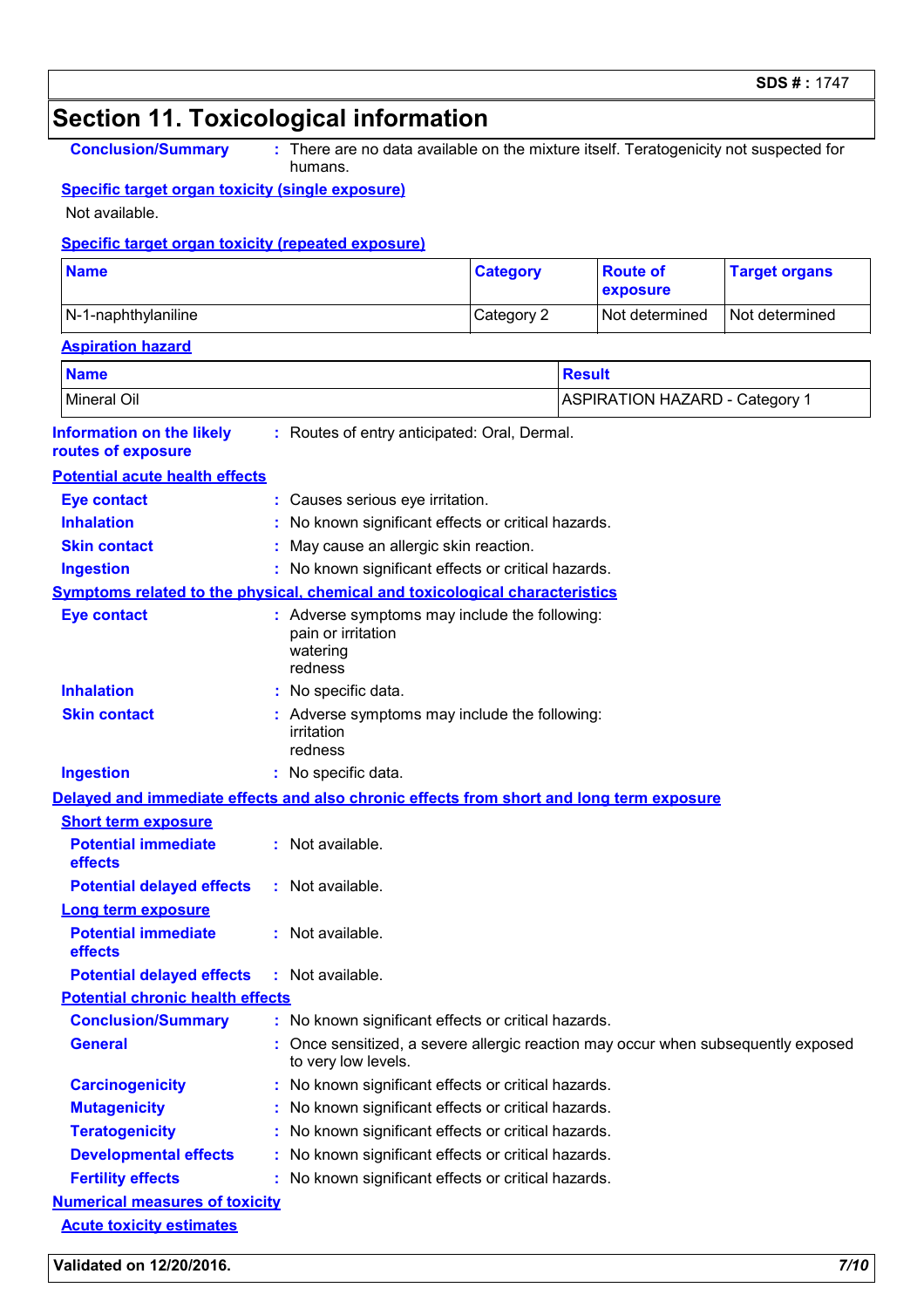### **Section 11. Toxicological information**

| <b>Route</b> | <b>ATE value</b> |
|--------------|------------------|
| Oral         | 16756.8 mg/kg    |
| Dermal       | 43243.2 mg/kg    |

### **Section 12. Ecological information**

| <b>Toxicity</b>                               |                                                        |            |                                                                                 |                  |                         |
|-----------------------------------------------|--------------------------------------------------------|------------|---------------------------------------------------------------------------------|------------------|-------------------------|
| <b>Product/ingredient name</b>                | <b>Result</b>                                          |            | <b>Species</b>                                                                  |                  | <b>Exposure</b>         |
| Benzenesulfonic acid,<br>C10-16-alkyl derivs. | Acute EC50 5.65 mg/l Fresh water                       |            | Crustaceans - Ceriodaphnia<br>dubia - Neonate                                   |                  | 48 hours                |
| <b>Conclusion/Summary</b>                     | $:$ There are no data available on the mixture itself. |            |                                                                                 |                  |                         |
| <b>Persistence and degradability</b>          |                                                        |            |                                                                                 |                  |                         |
| <b>Conclusion/Summary</b>                     | ÷.<br>degradable.                                      |            | This product has not been tested for biodegradation. Not expected to be rapidly |                  |                         |
| <b>Product/ingredient name</b>                | <b>Aquatic half-life</b>                               |            | <b>Photolysis</b>                                                               |                  | <b>Biodegradability</b> |
| <b>TACKY MILL GREASE</b>                      |                                                        |            |                                                                                 |                  | Not readily             |
| <b>Bioaccumulative potential</b>              |                                                        |            |                                                                                 |                  |                         |
| <b>Product/ingredient name</b>                | LogP <sub>ow</sub>                                     | <b>BCF</b> |                                                                                 | <b>Potential</b> |                         |
| N-1-naphthylaniline                           | 4.28<br>1424                                           |            |                                                                                 | high             |                         |
| <b>Mobility in soil</b>                       |                                                        |            |                                                                                 |                  |                         |

| --------------------           |                                                     |
|--------------------------------|-----------------------------------------------------|
| <b>Soil/water partition</b>    | : Not available.                                    |
| coefficient (K <sub>oc</sub> ) |                                                     |
| <b>Other adverse effects</b>   | : No known significant effects or critical hazards. |

### **Section 13. Disposal considerations**

| <b>Disposal methods</b> | : The generation of waste should be avoided or minimized wherever possible.<br>Disposal of this product, solutions and any by-products should at all times comply                                                                                                                                                                                  |
|-------------------------|----------------------------------------------------------------------------------------------------------------------------------------------------------------------------------------------------------------------------------------------------------------------------------------------------------------------------------------------------|
|                         | with the requirements of environmental protection and waste disposal legislation<br>and any regional local authority requirements. Dispose of surplus and non-<br>recyclable products via a licensed waste disposal contractor. Waste should not be                                                                                                |
|                         | disposed of untreated to the sewer unless fully compliant with the requirements of<br>all authorities with jurisdiction. Waste packaging should be recycled. Incineration or<br>landfill should only be considered when recycling is not feasible. This material and<br>its container must be disposed of in a safe way. Care should be taken when |
|                         | handling emptied containers that have not been cleaned or rinsed out. Empty<br>containers or liners may retain some product residues. Avoid dispersal of spilled<br>material and runoff and contact with soil, waterways, drains and sewers.                                                                                                       |

### **Section 14. Transport information**

|                                   | <b>TDG</b><br><b>Classification</b> | <b>DOT</b><br><b>Classification</b>                                                                         | <b>ADR/RID</b> | <b>IMDG</b>    | <b>IATA</b>    |
|-----------------------------------|-------------------------------------|-------------------------------------------------------------------------------------------------------------|----------------|----------------|----------------|
| <b>UN number</b>                  | Not regulated.                      | <b>UN3077</b>                                                                                               | Not regulated. | Not regulated. | Not regulated. |
| <b>UN proper</b><br>shipping name |                                     | ENVIRONMENTALLY<br><b>HAZARDOUS</b><br>SUBSTANCE,<br>SOLID, N.O.S.<br>(calcium<br>dodecylbenzenesulphonate) |                |                |                |
| Validated on 12/20/2016.          |                                     |                                                                                                             |                |                | 8/10           |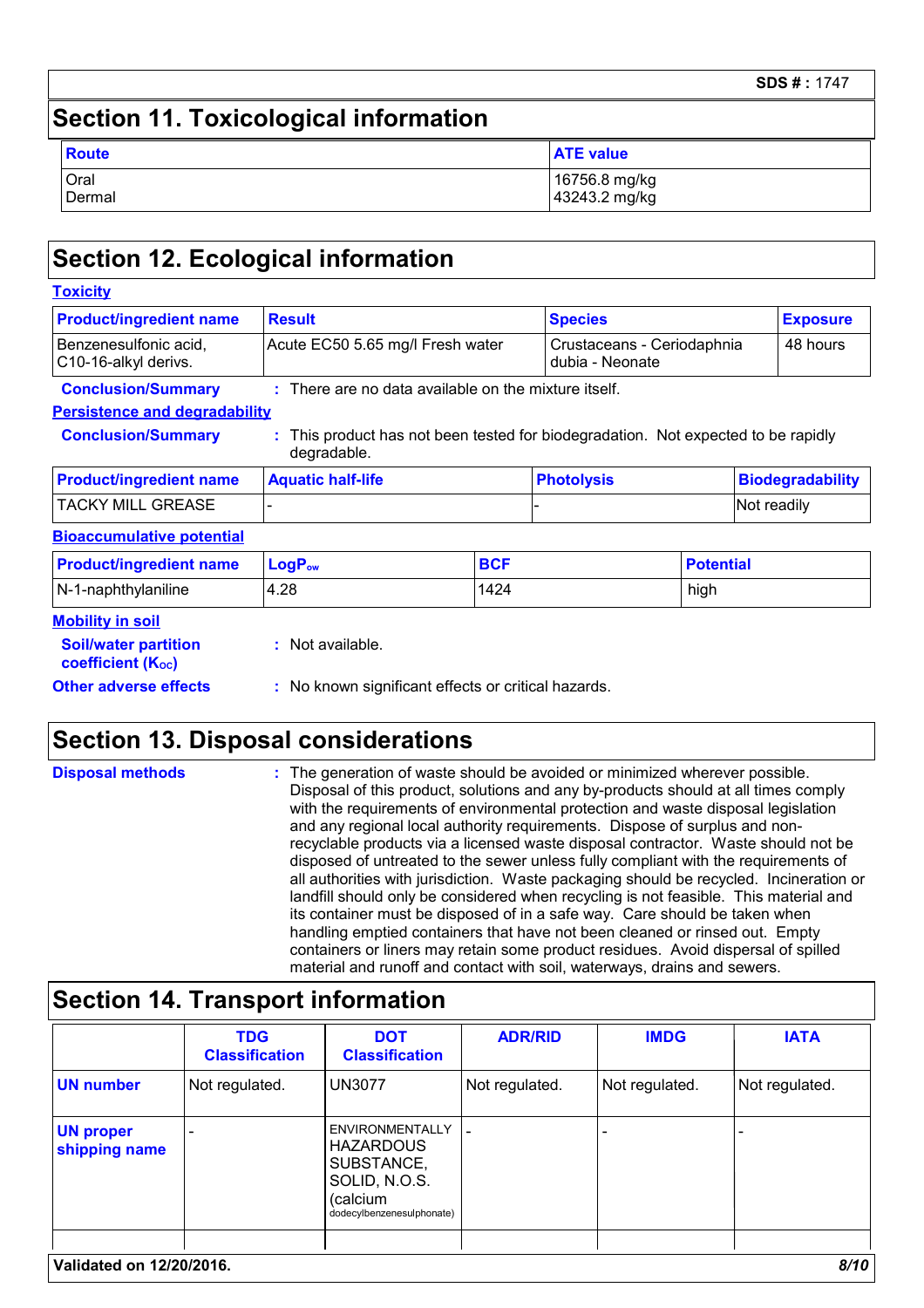| <b>SDS#: 1747</b> |  |
|-------------------|--|
|-------------------|--|

| <b>Transport</b>                 |     | 9                                                                                                                                                                                                                                                                                                                                                                                                                                                                                                                        |     |     |                                                                                     |
|----------------------------------|-----|--------------------------------------------------------------------------------------------------------------------------------------------------------------------------------------------------------------------------------------------------------------------------------------------------------------------------------------------------------------------------------------------------------------------------------------------------------------------------------------------------------------------------|-----|-----|-------------------------------------------------------------------------------------|
| hazard class(es)                 |     | Alh,                                                                                                                                                                                                                                                                                                                                                                                                                                                                                                                     |     |     |                                                                                     |
| <b>Packing group</b>             |     | $\mathbf{III}$                                                                                                                                                                                                                                                                                                                                                                                                                                                                                                           |     |     |                                                                                     |
| <b>Environmental</b><br>hazards  | No. | No.                                                                                                                                                                                                                                                                                                                                                                                                                                                                                                                      | No. | No. | No.                                                                                 |
| <b>Additional</b><br>information |     | <b>Reportable</b><br>quantity<br>50000 lbs / 22700<br>kg<br>The classification<br>of the product is<br>due solely to the<br>presence of one<br>or more US DOT-<br>listed 'Hazardous<br>substances' that<br>are subject to<br>reportable<br>quantity<br>requirements and<br>only applies to<br>shipments of<br>packages greater<br>than, or equal to,<br>the product<br>reportable<br>quantity.<br>Package sizes<br>less than the<br>product<br>reportable<br>quantity are not<br>regulated as<br>hazardous<br>materials. |     |     |                                                                                     |
|                                  |     | Special precautions for user : Transport within user's premises: always transport in closed containers that are<br>the event of an accident or spillage.                                                                                                                                                                                                                                                                                                                                                                 |     |     | upright and secure. Ensure that persons transporting the product know what to do in |

### **Section 15. Regulatory information**

#### **Canadian lists**

**International regulations Canada inventory :** All components are listed or exempted. **Canadian NPRI :** None of the components are listed. **CEPA Toxic substances :** None of the components are listed.

**Chemical Weapon Convention List Schedules I, II & III Chemicals** Not listed.

**Validated on 12/20/2016.** *9/10*